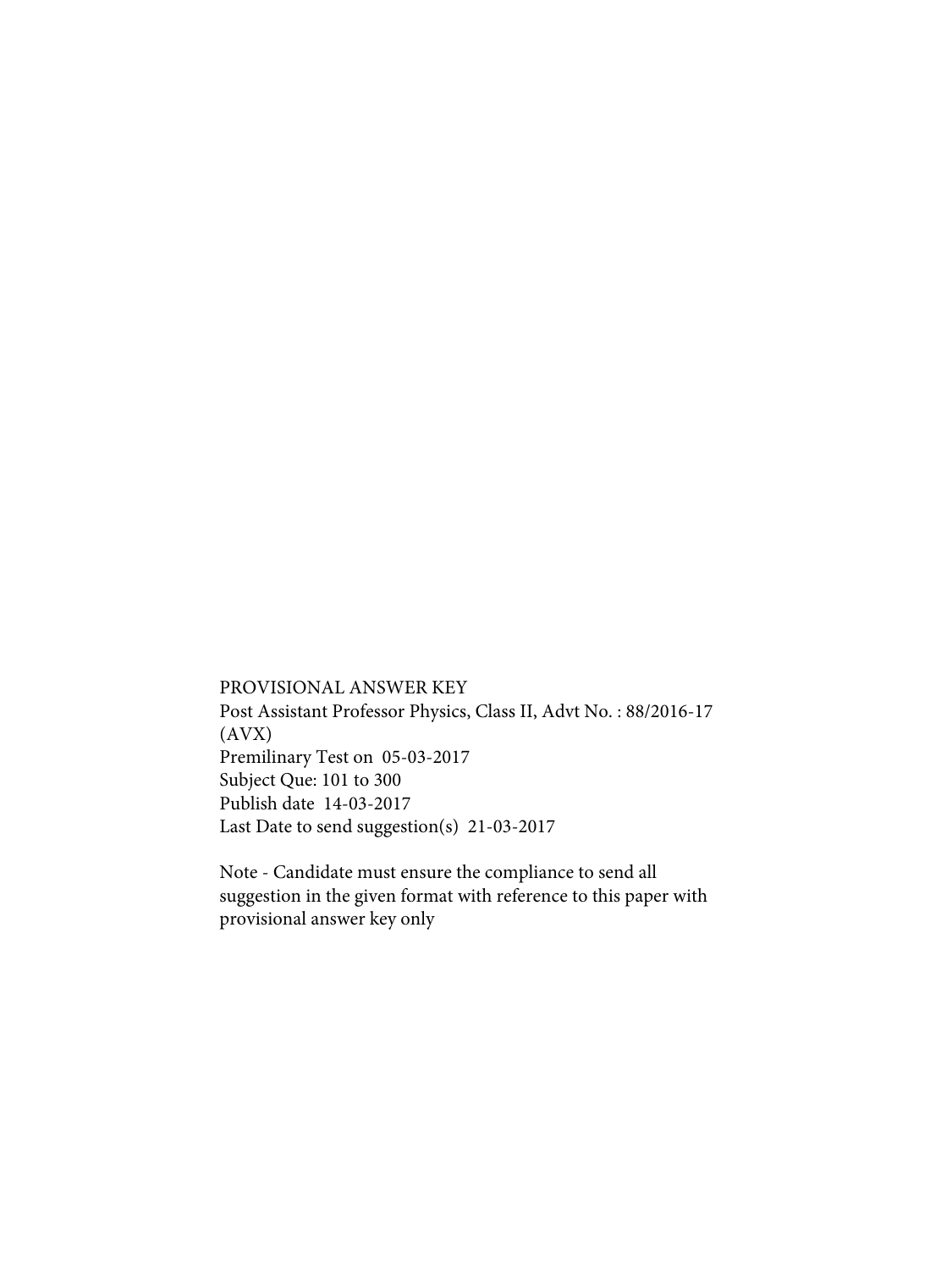**202.** The ground state of Chlorine is  ${}^{2}P_{3/2}$  then its magnetic moment is

(A) 
$$
\frac{3}{2} \mu_B
$$
  
\n(B)  $\frac{4}{3} \mu_B$   
\n(C)  $\mu_B$   
\n(D)  $\frac{4}{3} \sqrt{15} \mu_B$ 

**203.** The magnetic moment for <sup>19</sup>F nucleus is 2.6273  $\mu_N$  and nuclear spin quantum number  $I = \frac{1}{2}$ , the nuclear  $g_N$  -factor (A) 8.0169 (B) 5.2546

(C) 2.6276 (D) 1.3136

**204.** The co-ordination number and packing fraction of fcc structure respectively are

(A) 12 and 0.74 (B) 8 and 0.74 (C) 8 and 0.68 (D) 6 and 0.52

**205.** If the interatomic distance in NaCl crystal is 0.30 nm, the lattice parameter is (A) 0.15 nm (B) 0.30 nm (C) 0.45 nm (D) 0.65 nm

**206.** A lattice is characterized by following primitive vectors  $\vec{a} = \frac{a}{2} (\hat{j} + \hat{k} - \hat{i}),$  $\vec{b} = \frac{a}{2} (\hat{k} + \hat{i} - \hat{j}), c = \frac{a}{2} (\hat{i} + \hat{j} - \hat{k}).$  The corresponding reciprocal lattice is (A) bcc with cube edge  $\frac{2\pi}{a}$  (B) bcc with cube edge  $\frac{1}{a}$ (C) fcc with cube edge  $\frac{2\pi}{a}$  (D) fcc with cube edge  $\frac{1}{a}$ 

**207.** If  $\vec{k}$  is wave vector of incident x-ray and  $\vec{G}$  is reciprocal lattice vector, the condition of Bragg's reflection is given by (A)  $\vec{k} = \vec{G}$  (B)  $\vec{k} = -\vec{G}$ (C)  $|\vec{k}| = |\vec{G}|$  (D)  $2\vec{k} \cdot \vec{G} = G^2$ 

**208.** If  $p(r)$  is electron density function,  $p(r) dV$  is electron charge,  $\varphi(r)$ is the phase difference then the atomic form factor *f* can be given by

\n
$$
\begin{aligned}\n &\text{(A)} \ f = \int e^{i\varphi(r)} \ p(r) \, dV \\
&\text{(B)} \ f = \int e^{i\varphi(r)} \ p(r) \, dV \\
&\text{(C)} \ f = \int e^{i\varphi(r)} \ \varphi(r) \, dV \\
&\text{(D)} \ f = \int e^{i\varphi(r)} \left[ \ p(r) \right]^2 \, dV\n \end{aligned}
$$
\n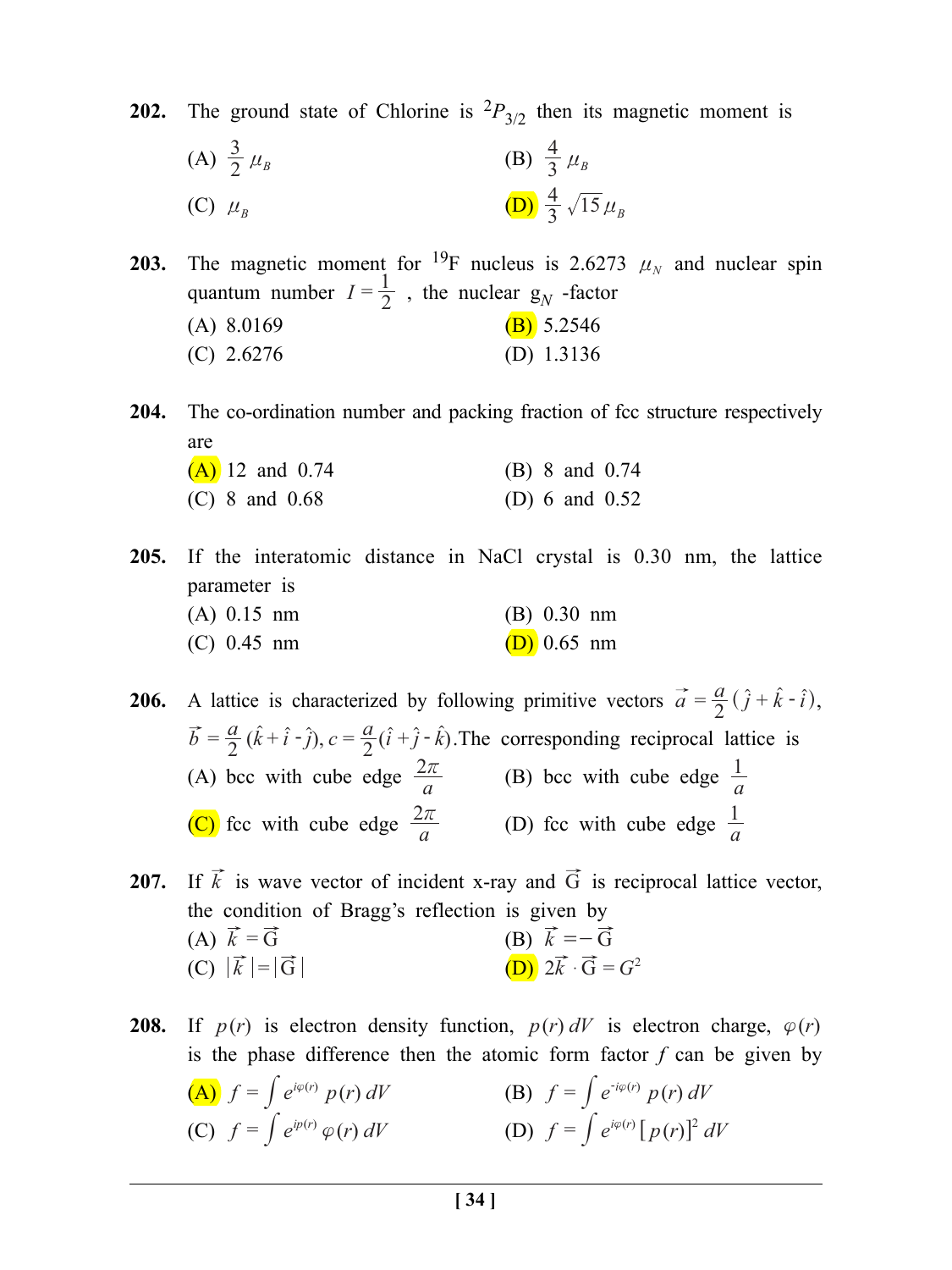- **209.** For body centered cubic crystals, the geometrical structure factor S is (A) 0 for all values of  $(h + k + l)$ 
	- (B) 2 for all values of  $(h + k + l)$
	- (C) 0 for all odd values of  $(h + k + l)$  and 2 for all even values of  $(h + k + l)$
	- (D) 0 for all even values of  $(h + k + l)$  and 2 for all odd values of  $(h + k + l)$
- **210.** If total potential energy of interaction between two atoms of a molecule is given by  $U(r) = -\frac{A}{r^n}$  $-\frac{A}{r^m} + \frac{B}{r^n}$ , and exhibit minima at  $r = R_0$ , then  $R_0$  is given by

(A) 
$$
\left(\frac{Bn}{Am}\right)
$$
  
\n(B)  $\left(\frac{Bn}{Am}\right)^{\frac{1}{m-n}}$   
\n(C)  $\left(\frac{An}{Bm}\right)^{\frac{1}{n-m}}$   
\n(D)  $\left(\frac{Bn}{Am}\right)^{\frac{1}{n-m}}$ 

- **211.** 1 eV per mole is approximately equal to (A) 2.3 k Cal mol<sup>-1</sup> (B) 1.6 k Cal mol<sup>-1</sup> (C) 23 k Cal mol<sup>-1</sup> (D) 23 Cal mol<sup>-1</sup>
- **212.** In the vibrations of one dimensional monoatomic lattice, if the angular frequency is between zero and maximum value, then the lattice behaves like
	- (A) Superconductor  $(B)$  Low- pass filter
	- (C) High –pass filter (D) Perfect diamagnetic material
- **213.** According to the Dulong and Petit's law, the heat capacity of a solid consisting of N atoms at high temperatures, is  $(k_B$  is Boltzmann constant)
	- $(A) \frac{1}{2}Nk$ *B* (B)  $\frac{3}{2}Nk$ *B* (C)  $Nk_B$  (D)  $3Nk_B$
- **214.** Which of the following represents the Fermi function, where all the symbols assume their usual meanings

(A) 
$$
f(E) = \frac{1}{\exp(\frac{E + E_F}{k_B T}) + 1}
$$
 (B)  $f(E) = \frac{1}{\exp(\frac{E - E_F}{k_B T}) + 1}$   
\n(C)  $f(E) = \frac{1}{\exp(\frac{E - E_F}{k_B T}) - 1}$  (D)  $f(E) = \frac{1}{\exp(\frac{E + E_F}{k_B T}) - 1}$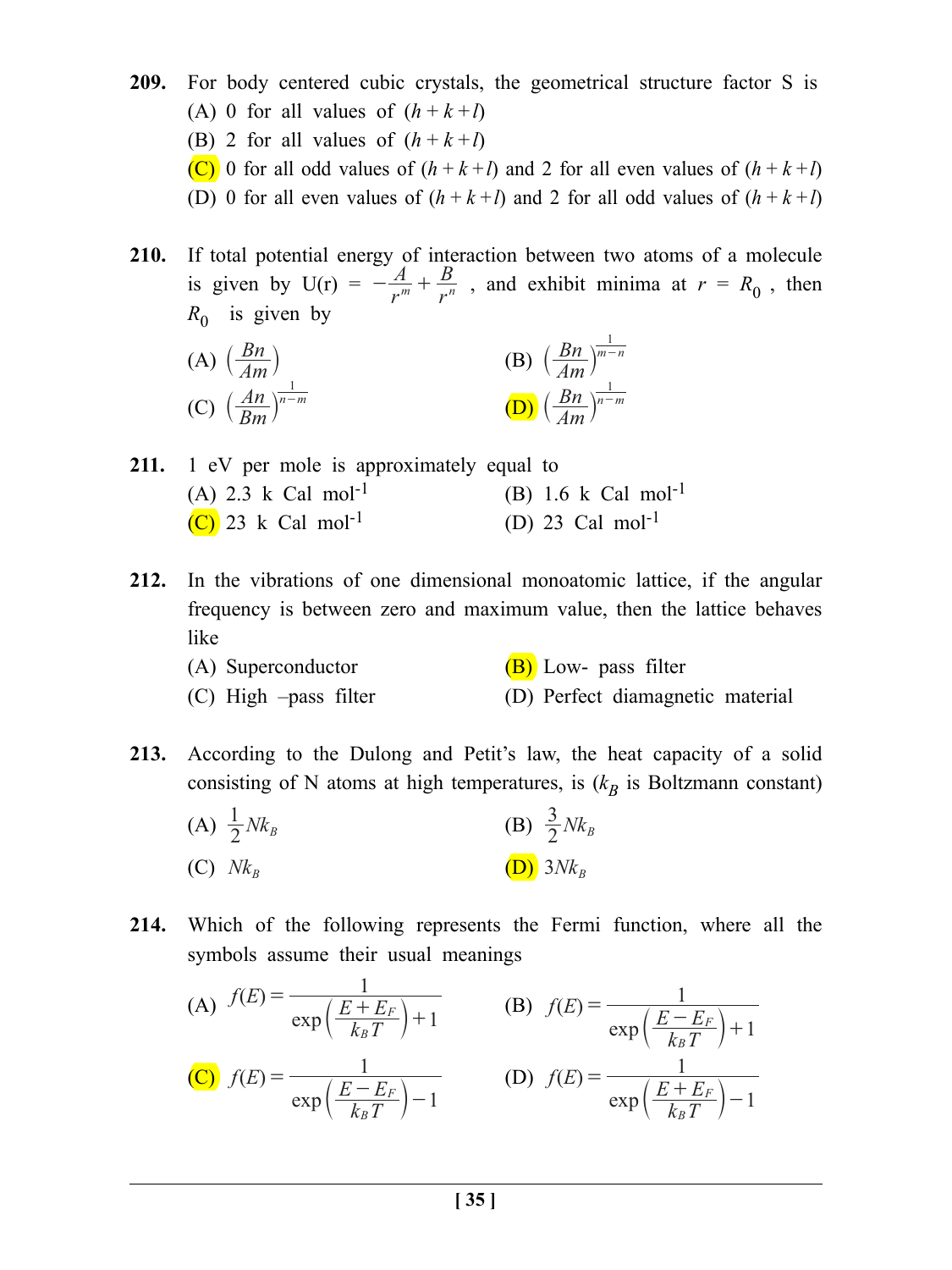- **215.** According to Wiedemann-Franz law, at constant temperature, for metals, the ratio of
	- (A) The electrical resistivity to the thermal conductivity should be constant
	- (B) The thermal conductivity to the electrical resistivity should be constant
	- (C) The electrical current to the thermal conductivity should be constant
	- (D) The electrical conductivity to the thermal conductivity should be constant
- **216.** According to free electron theory, the Lorenz number of a metal is (symbols have their usual meaning),
	- $\left(\mathbf{A}\right) \frac{\pi^2}{3} \left(\frac{k_B}{e}\right)$ 3  $\pi^2$   $(k_B)^2$  $\left(\frac{k_B}{e}\right)^2$  (B)  $\frac{\pi^2}{5} \left(\frac{k_B}{e}\right)$ 5  $\pi^2$   $\left(k_B\right)^3$  $\left(\frac{N_D}{\rho}\right)$ (C)  $\frac{\pi^2}{5} \left( \frac{k_l}{e} \right)$ 5  $\pi^2$   $(k_B)^2$  $\left(\frac{k_B}{e}\right)^2$  (D)  $\frac{\pi^5}{3} \left(\frac{k_B}{e}\right)$ 3  $\pi^5$   $(k_B)^2$  $\left(\frac{np}{\rho}\right)$
- **217.** The SI unit of Hall coefficient is (A) V  $m^2A^{-1}Wb^{-3}$  (B) V  $m^3A^{-1}Wb^{-1}$ (C) V  $m^3A^{-1}Wb^{-3}$  (D) V  $m^3A^{-2}Wb^{-3}$

**218.** The critical temperature of superconductor is 3.7 K in absence of applied magnetic field and its critical magnetic field is 0.0306 T (T stands for Tesla) at absolute zero. Its critical magnetic field at 2 K is (A)  $1.16 \times 10^{-3}$  T (B)  $1.16 \times 10^{-2}$  T (C)  $2.16 \times 10^{-2}$  T (D)  $2.16 \times 10^{-3}$  T

**219.** The magnetic susceptibility of a material in superconducting state is  $(A)$  -1 (B) 0 (C) 1 (D)  $\infty$ 

**220.** The spins of electron, proton, and neutron respectively are

| (A) $\frac{1}{2}$ , $\frac{1}{2}$ , $\frac{1}{2}$ | (B) $\frac{1}{2}, \frac{1}{2}, \frac{3}{2}$ |  |
|---------------------------------------------------|---------------------------------------------|--|
| (C) $\frac{1}{2}, \frac{3}{2}, \frac{1}{2}$       | (D) $\frac{1}{2}, \frac{3}{2}, \frac{3}{2}$ |  |

**221.** The nuclear radius of  ${}^{40}$ Ca is approximately (A) 6.3 Fermi (B) 5.2 Fermi  $(C)$  4.1 Fermi (D) 3.0 Fermi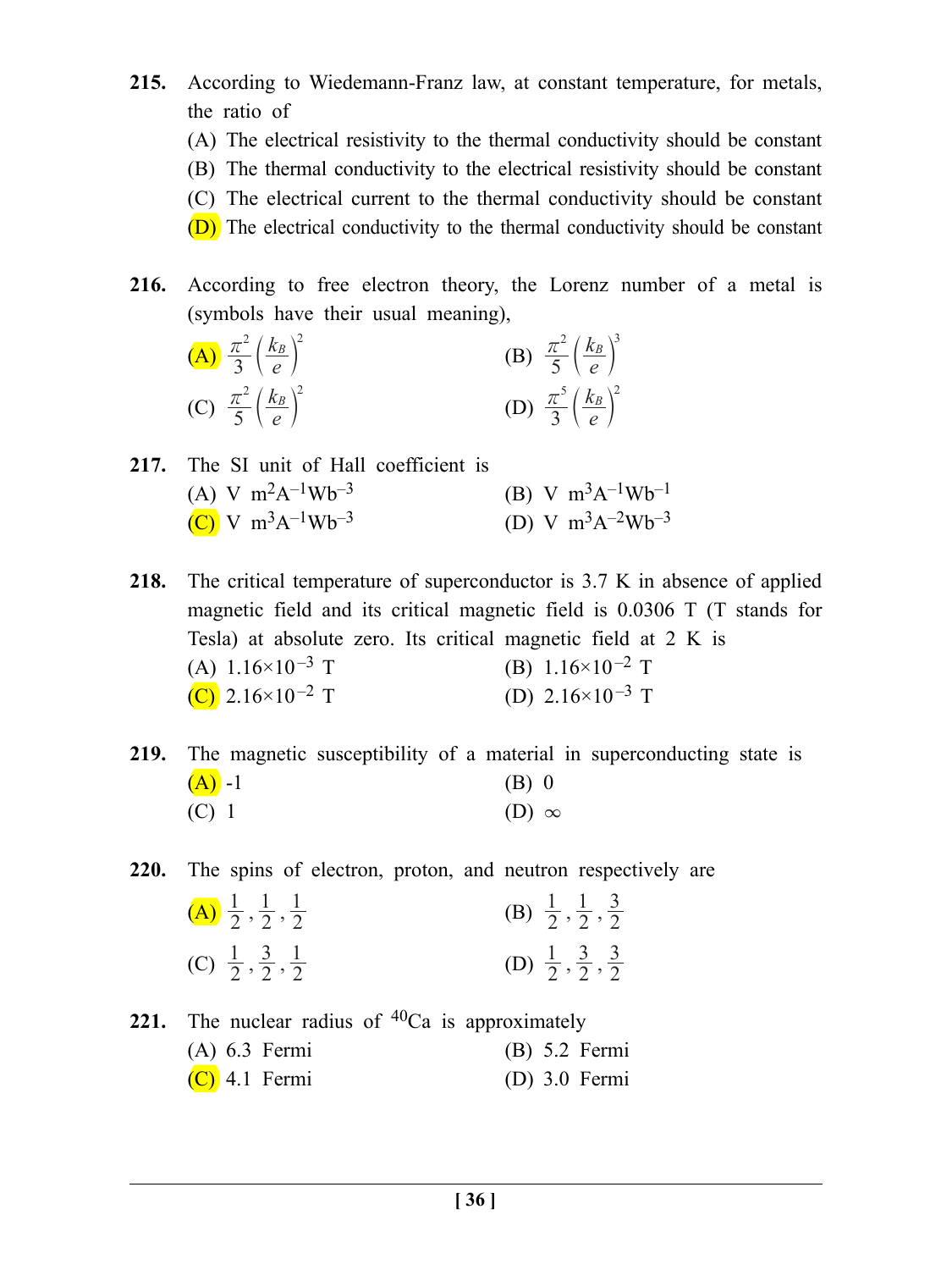- **222.** According to semi-empirical mass formula, if A is atomic mass number, the surface effect correction term to the total binding energy is proportional to
	- (A)  $A^{\frac{1}{2}}$ (B)  $A^{\frac{1}{3}}$  $\overline{\text{C}}$   $A^{\frac{2}{3}}$ (D)  $A^{\frac{2}{5}}$
- **223.** If the masses of proton, neutron and deuteron are respectively 938.256 MeV, 939.550 MeV and 1875.5803 MeV, then the binding energy of deuteron is approximately equal to (A) 1.875 MeV (B) 2.875 MeV (C) 3.753 MeV (D) 2.2260 MeV

**224.** The ratio of gravitational force to Coulomb attractive force between two protons in the nucleus is in order of (A)  $10^{-28}$  (B)  $10^{-32}$ <br>(C)  $10^{-36}$  (D)  $10^{-40}$  $(C)$  10<sup>-36</sup>

- **225.** The nuclear magic numbers are (A) 2, 8, 20, 28, 50, 80 and 126 (B) 2, 8, 20, 28, 50, 82 and 126 (C) 2, 8, 20, 26, 50, 80 and 126 (D) 2, 8, 20, 26, 50, 80 and 126
- **226.** There is a parity selection rule for α-decay that depends on (A) Angular momentum (B) Linear momentum (C) Kinetic energy (D) Position
- **227.** The electrostatic force between earth and moon can be ignored (A) Because it is much smaller than the gravitational force (B) Because the bodies are electrically neutral (C) Because they are far away from each other
	- (D) Because of the tidal effect
- **228.** A particle and its antiparticle
	- (A) must have the same mass
	- (B) must be different from each other
	- (C) must have same angular momentum
	- (D) can always annihilates into two photons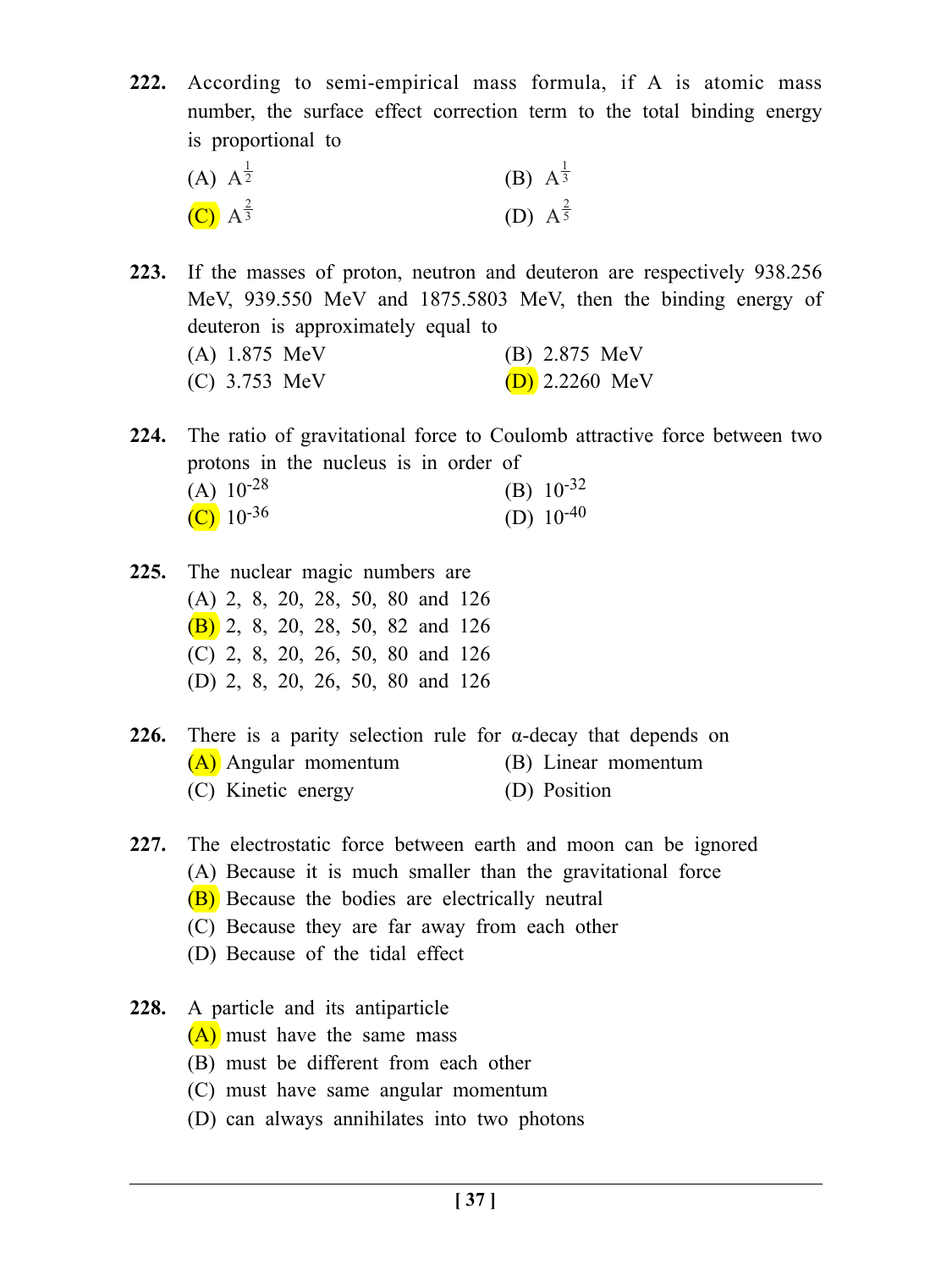**229.** The selection rule for single electric –dipole transition are (A)  $\Delta l = 0, \pm 1; \Delta j = 0, \pm 1$  (B)  $\Delta l = \pm 1; \Delta j = 0, \pm 1$ (C)  $\Delta l = \pm 2$ ;  $\Delta j = 0, \pm 1$  (D)  $\Delta l = \pm 1$ ;  $\Delta j = \pm 1$ 

- **230.** What is at the root of quantization of energy in quantum physics? (A) Planck's hypotheis
	- (B) Theory of relativity
	- (C) Bounary condition on wave function
	- (D) none of above
- **231.** The quantum state of an electron in an atom is determined by ………… quantum numbers.
	- (A) One (B) Two (C) Three  $(D)$  Four
- **232.** The concept of spin of electron was introduced to explain the (A) Doublet structure of spectral lines of alkali metals
	- (B) Doublet structure of spectral lines of transition elements
	- (C) Multiplet structure of spectral lines of alkaline earth elements
	- (D) The course structure of spectral lines of the elements in periodic table
- **233.** Fraunhoffer lines are observed in the spectrum of
	- (A) A hydrogen discharge tube
	- (B) A carbon ax
	- (C) The sun
	- (D) Sodium vapour lamp
- **234.** A piece of copper and another of germanium are cooled from room temperature to 40 K. The resistance of
	- (A) Each of them increases
	- (B) Copper increases and germanium decreases
	- (C) Copper decreases and germanium increases
	- (D) Each of them decreases
- **235.** The equivalent quantity of mass in electricity is
	- (A) Current  $(B)$  Self inductance
	- (C) Potential (D) Change